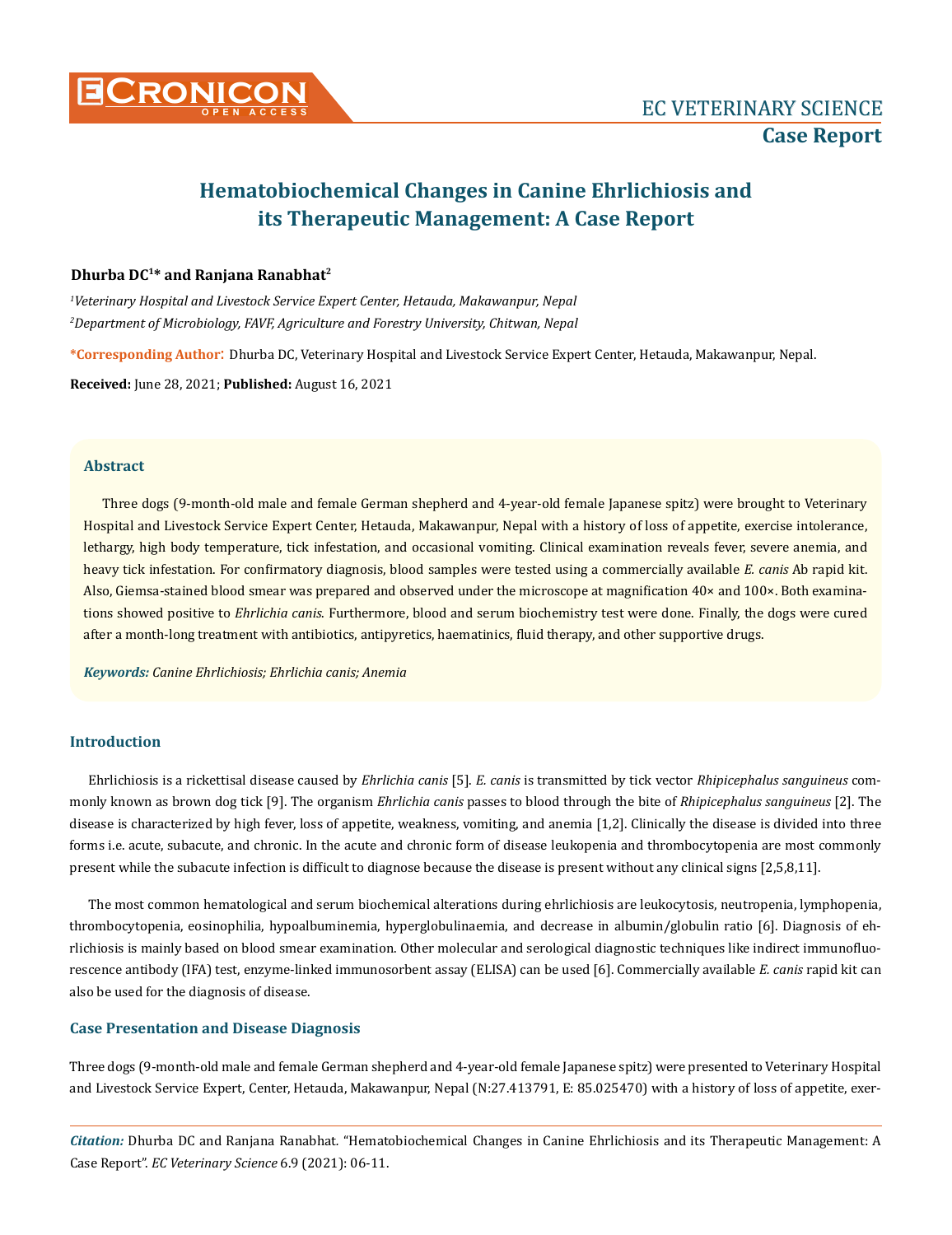07

cise intolerance, lethargy, increased body temperature, tick infestation, and occasional vomiting. On clinical examination fever (105.4ºF), severe anemia (Figure 1A and 1B) increased respiratory rate, dehydration, occasional vomiting and heavy tick infestation (Figure 2) were observed.



*Figure 1A: German shepherd with white mucous membrane.*



*Figure 1B: German shepherd with pale penile mucous membrane.*



*Figure 2: Rhipicephalus sanguineus tick under microscope.*

*Citation:* Dhurba DC and Ranjana Ranabhat*.* "Hematobiochemical Changes in Canine Ehrlichiosis and its Therapeutic Management: A Case Report". *EC Veterinary Science* 6.9 (2021): 06-11.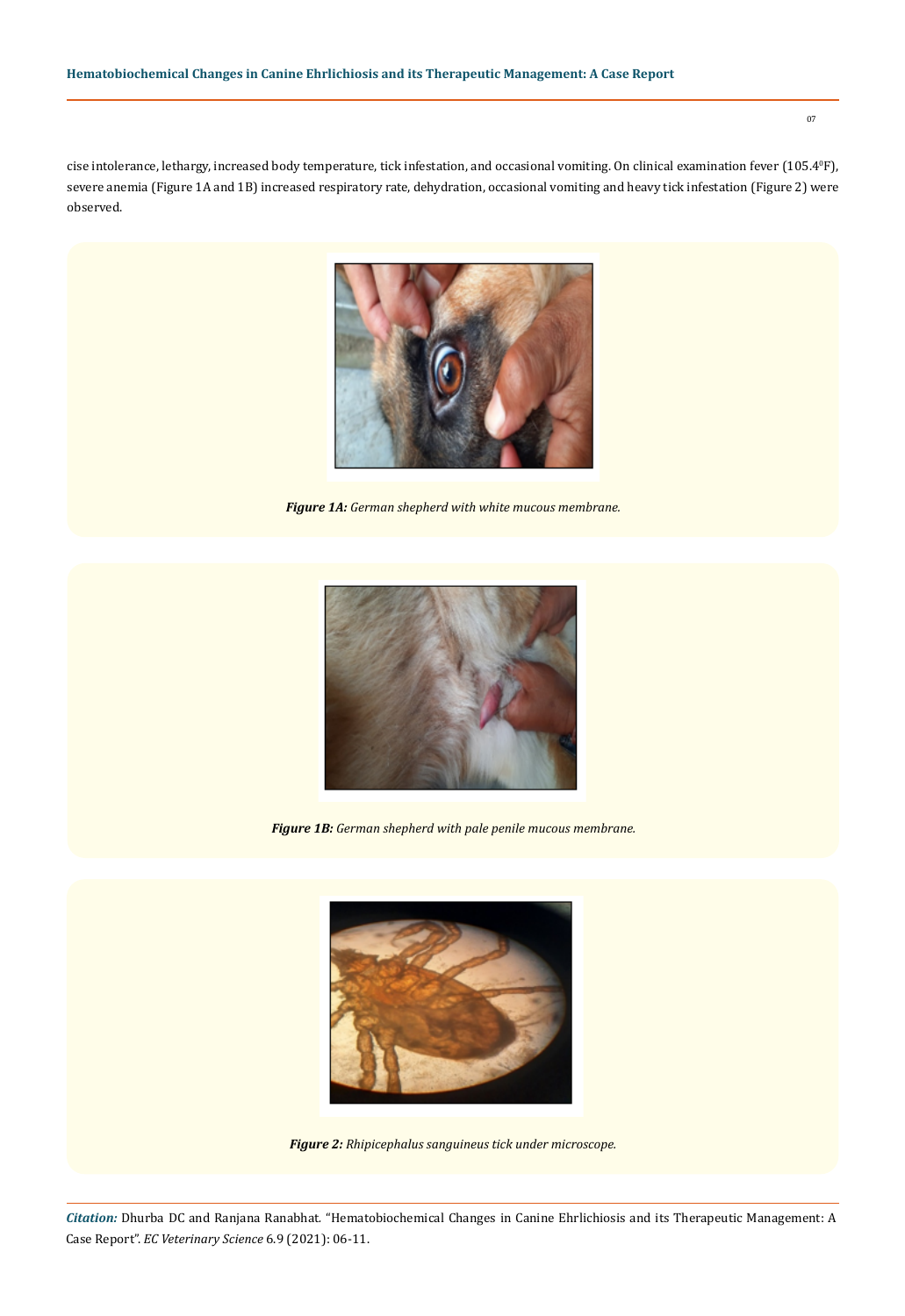### **Hematobiochemical Changes in Canine Ehrlichiosis and its Therapeutic Management: A Case Report**

For confirmatory diagnosis, a commercially available *E. canis* Ab rapid kit manufactured by BIONOTE was used (Figure 3). For test, 1 ml blood was collected in EDTA vial using 3 ml sterile syringe from cephalic vein. Using disposable cappillary tube 10 µl of whole blood then 2 drop of assay diluents were placed on rapid test kit. At 20 minutes the test result was found positive to *E. canis* Ab (Figure 3). Furthermore, 10% Giemsa-stained blood smear was prepared and observed on the microscope at magnification 40× and 100× (Figure 4). Blood samples were collected for hematological and serum biochemistry examination.



*Figure 3: E. canis Ab rapid test - Positive.*



*Figure 4: Giemsa-stained blood smear showing E. canis under microscope.*

#### **Hematological and serum biochemistry parameters**

Hematological and serum biochemical parameters for three dogs were tested on day 0 and day 28. In the hematological examination, hemoglobin, total erythrocyte count (TEC), total leukocyte count (TLC), differential leukocyte count (DLC), PCV and Platelets were estimated (Table 1) and in serum biochemistry, total protein, albumin, globulin, creatinine, calcium, phosphorus, potassium, sodium, and chloride were tested (Table 2).

*Citation:* Dhurba DC and Ranjana Ranabhat*.* "Hematobiochemical Changes in Canine Ehrlichiosis and its Therapeutic Management: A Case Report". *EC Veterinary Science* 6.9 (2021): 06-11.

08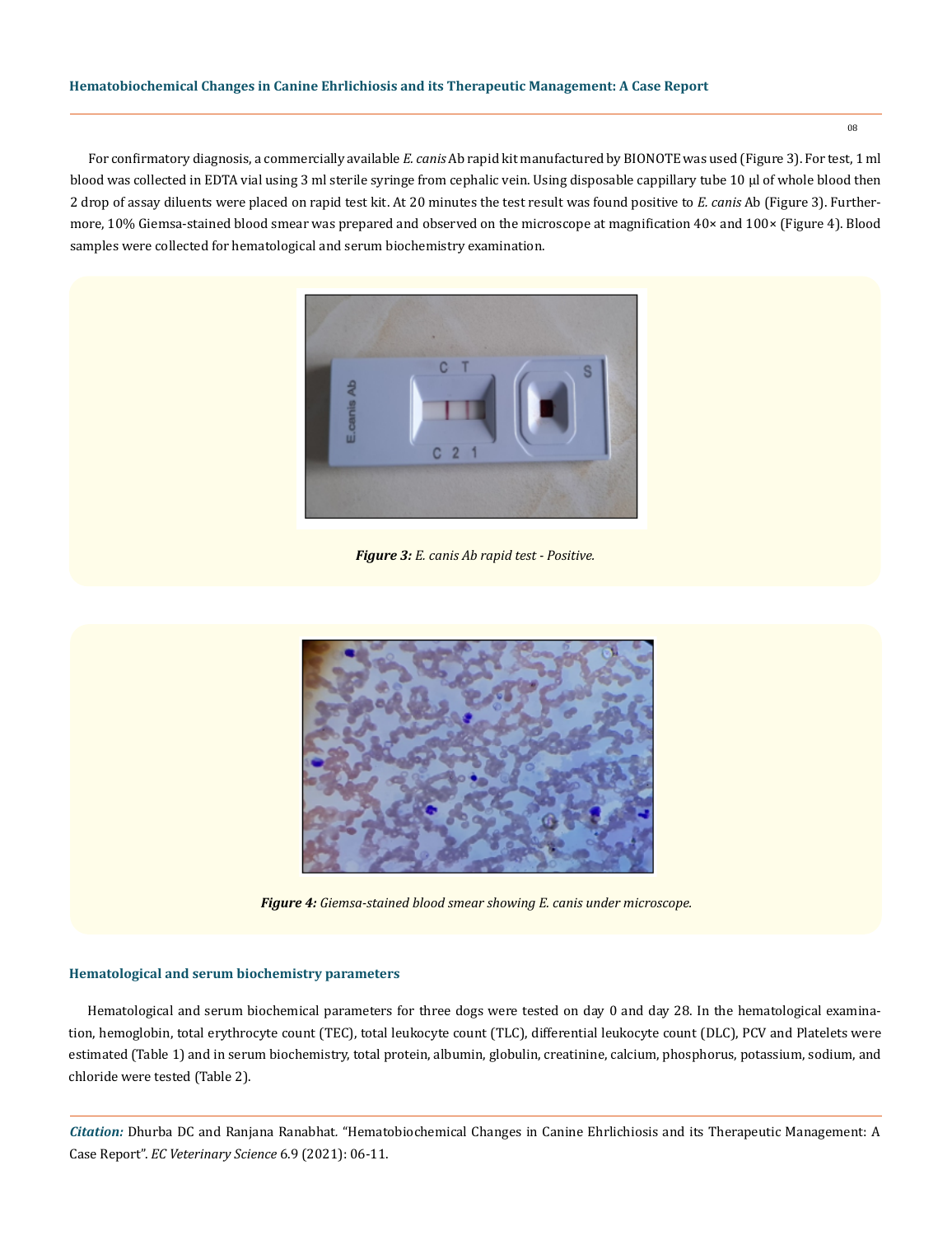|                                 | <b>Test Value</b>              |               |                                    |               |                                 |               |                    |                   |                    |
|---------------------------------|--------------------------------|---------------|------------------------------------|---------------|---------------------------------|---------------|--------------------|-------------------|--------------------|
| <b>Analyte</b>                  | German<br><b>Shepherd Male</b> |               | <b>German Shep-</b><br>herd Female |               | Japanese spitz<br><b>Female</b> |               | Mean value ± SD    |                   | Reference<br>value |
|                                 | Day 0                          | <b>Day 28</b> | Day 0                              | <b>Day 28</b> | Day 0                           | <b>Day 28</b> | Day 0              | <b>Day 28</b>     |                    |
| TEC ( $\times 10^6$ / $\mu$ l)  | 4                              | 6.2           | 4.5                                | 7             | 2.8                             | 5             | $3.77 \pm 0.87$    | $6.07 \pm 1.01$   | $5.5 - 8.5$        |
| Hemoglobin (g/dl)               | 9                              | 13            | 10.2                               | 13.5          | 6                               | 12            | $8.40 \pm 2.16$    | $12.83 \pm 0.76$  | 12-19              |
| PCV $(% )$                      | 27.5                           | 41            | 28                                 | 41.5          | 30.2                            | 43.4          | $28.57 \pm 1.44$   | $41.97 \pm 1.27$  | 29-55              |
| TLC $(x10^3/\mu l)$             | 5.2                            | 10.7          | 5.8                                | 10.4          | 4.8                             | 9.4           | $5.27 \pm 0.50$    | $10.17 \pm 0.68$  | $5.5 - 16$         |
| Neutrophils (%)                 | 84                             | 68            | 82.6                               | 69            | 83                              | 68.5          | $83.20 \pm 0.72$   | $68.50 \pm 0.50$  | 51-84              |
| Monocytes (%)                   | $\mathbf{1}$                   | $5^{\circ}$   | 1                                  | 6             | 1                               | 6             | $1.00 \pm 00$      | $5.67 \pm 0.58$   | $1-9$              |
| Lymphocytes $(\%)$              | 15                             | 24            | 16.4                               | 21.5          | 16                              | 23            | $15.80 \pm 0.72$   | $22.83 \pm 1.26$  | $8 - 21$           |
| Eosinophils (%)                 | $\Omega$                       | 3             | $\theta$                           | 3.5           | $\mathbf{0}$                    | 2.5           | 0.0                | $3 \pm 0.5$       | $0 - 9$            |
| Basophils (%)                   | $\mathbf{0}$                   | $\Omega$      | $\Omega$                           | $\Omega$      | $\Omega$                        | $\mathbf{0}$  | 0.0                | 0.0               | $0 - 1$            |
| Platelets $(\times 10^3/\mu l)$ | 154                            | 247           | 158                                | 250           | 112                             | 241           | $141.33 \pm 25.48$ | $246.00 \pm 4.58$ | 211-621            |

*Table 1: Hematological changes in the dogs with ehrlichiosis.*

|                        | <b>Test Value</b>                |               |                                    |           |                                 |        |                   |                   |                           |
|------------------------|----------------------------------|---------------|------------------------------------|-----------|---------------------------------|--------|-------------------|-------------------|---------------------------|
| <b>Analyte</b>         | <b>German Shep-</b><br>herd Male |               | <b>German Shep-</b><br>herd Female |           | Japanese spitz<br><b>Female</b> |        | Mean value ± SD   |                   | <b>Reference</b><br>value |
|                        | Day 0                            | <b>Day 28</b> | Day 0                              | Day<br>28 | Day 0                           | Day 28 | Day 0             | Day 28            |                           |
| Total protein $(g/dl)$ | 4.5                              | 6.8           | 4.2                                | 6.8       | 4                               | 6      | $4.23 \pm 0.25$   | $6.53 \pm 0.46$   | $6 - 7.5$                 |
| Albumin $(g/d)$        | 2.15                             | 3.1           | 2                                  | 2.6       | 1.9                             | 2.6    | $2.02 \pm 0.13$   | $2.77 \pm 0.29$   | $2.6 - 4$                 |
| Globalin (g/dl)        | 4.2                              | 2.6           | 4.6                                | 2.4       | 3.7                             | 2.4    | $4.17 \pm 0.45$   | $2.47 \pm 0.12$   | $2.1 - 3.7$               |
| Creatinine $(mg/dl)$   | 1.6                              | 1             | 1.8                                | 1.2       | 1.5                             | 0.9    | $1.63 \pm 0.15$   | $1.03 \pm 0.15$   | $0.5 - 1.6$               |
| Calcium $(mg/dl)$      | 9.8                              | 10            | 9.4                                | 10.2      | 9.4                             | 10.5   | $9.53 \pm 0.23$   | $10.23 \pm 0.25$  | $9.4 - 11.1$              |
| Phosphorus (mg/dl)     | 2.6                              | 4.2           | 3.2                                | 4.2       | 3.2                             | 4.5    | $3.00 \pm 35$     | $4.30 \pm 0.17$   | $2.5 - 7.7$               |
| Sodium (mEq/l)         | 139                              | 143           | 137                                | 147       | 136                             | 146    | $137.33 \pm 1.53$ | $145.33 \pm 2.08$ | 142-152                   |
| Chloride (mEq/l)       | 105                              | 114           | 103                                | 115.5     | 101                             | 118    | $103.00 \pm 2.00$ | $115.83 \pm 2.02$ | 110-124                   |
| Potassium (mEq/l)      | 4.3                              | 5.            | 4.2                                | 5.2       | 4.1                             | 5.4    | $4.20 \pm 0.10$   | $5.20 \pm 0.20$   | $4.4 - 6.1$               |

*Table 2: Serum biochemical parameters in dogs with ehrlichiosis.*

Hematological examination shows the major changes in hemoglobin and TEC. In Japanese spitz female dog hemoglobin and TEC level was lower than both of German shepherd dog. The tick infestation was also heavy in Japanese spitz than in German shepherd. The level of hemoglobin, TEC, PCV, and platelet count decreased significantly (P < 0.05) in ehrlichiosis [2,6,8].

In serum biochemistry, hypoproteinemia with hypoalbuminemia and hyperglobulinemia were found. The albumin/ globulin ratio was low in *E. canis* infected dogs [4,7,8]. Hepatic insufficiency, nephropathy with protein loss, gastrointestinal losses cause hypoalbuminemia and hyperglobulinemia [10]. Serum creatinine, calcium and phosphorus level was not significantly decreased during *E. canis* infection [8] but sodium, chloride and potassium level was decreased due to vomiting [3].

*Citation:* Dhurba DC and Ranjana Ranabhat*.* "Hematobiochemical Changes in Canine Ehrlichiosis and its Therapeutic Management: A Case Report". *EC Veterinary Science* 6.9 (2021): 06-11.

09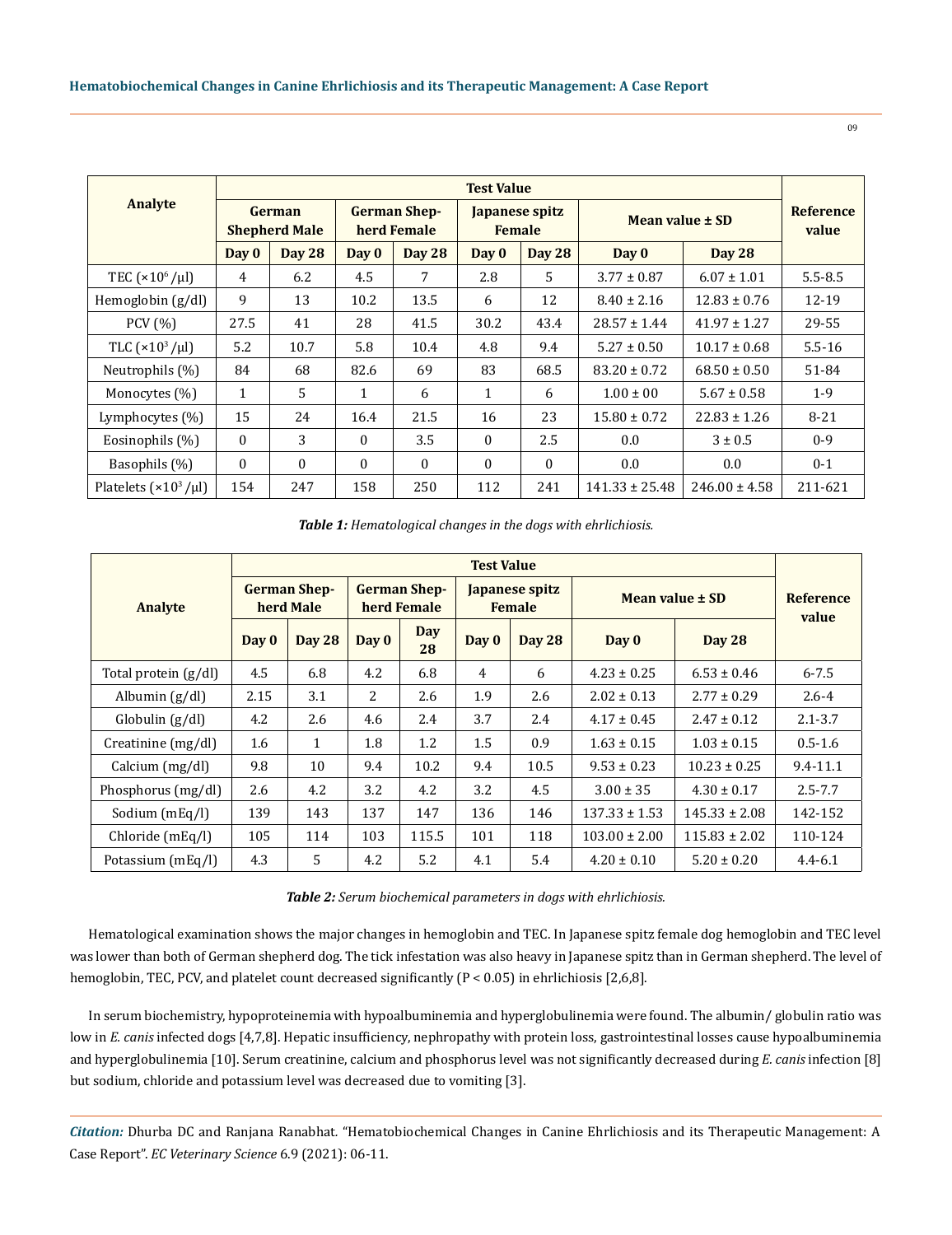#### **Treatment**

The dog was treated with doxycycline antibiotic (Doxycycline hyclate tablet – 100 mg) tablet @ 10 mg/kg body weight, orally, twice daily for 28 days. Along with antibiotics, antipyretic drug Meloxicam (Meloxin-I from Intracin Pharmaceuticals, India) @ 0.5 mg/ kg body weight was administered intramuscularly for 5 days. Other supportive treatments included, hematinic preparation and livertonic, Renovo® and Liverco® liquid (Vertex Lifesciences, India) respectively @ 0.5 ml/ kg body weight, PO twice daily for 15 days. Pantoprazole (Pantop®-40 from Aristo pharmaceuticals, India) @ 2 mg/ kg body weight PO, twice daily for seven days. Metoclopramide Hydrochloride (Perinorm® from Ipca laboratories, India) @ 0.5 mg/kg body weight, IM for 5 days. After subsided the temperature (1020 F), DNS® (Dextrose normal saline) was used @15 ml/kg body weight, intravenously for 3 days.

## **Conclusion**

This case study mainly focuses on the alteration in hematology and serum biochemistry. Hematological and serum biochemical profile was tested on day 0 (day of disease diagnosis) and the last day ( $28<sup>th</sup>$  day) of a treatment course. On the last day, tested values were found within the normal range. Clinical examination also showed that the dogs were recovered with normal health status and behavior. So, timely diagnosis and appropriate treatment courses can save the life of dog's from ehrlichiosis.

## **Conflict of Interest**

The author declares that there is no conflict of interest.

## **Bibliography**

- 1. Barman D., *et al*[. "A case report of canine ehrlichia infection in a labrador dog and its therapeutic management".](https://www.banglajol.info/index.php/BJVM/article/view/21298) *Bangladesh Journal [of Veterinary Medicine](https://www.banglajol.info/index.php/BJVM/article/view/21298)* 12.2 (2014): 237-239.
- 2. [Bhadesiya CM and SK Raval. "Hematobiochemical changes in ehrlichiosis in dogs of Anand region, Gujarat".](https://www.ncbi.nlm.nih.gov/pmc/articles/PMC4825270/) *Veterinary world* 8.6 [\(2015\): 713.](https://www.ncbi.nlm.nih.gov/pmc/articles/PMC4825270/)
- 3. Chakrabart Amalendu. "Text book of clinical veterinary medicine". Kalyani Publishers (2006).
- 4. [Frank Johanna R and Edward B Breitschwerdt. "A retrospective study of ehrlichiosis in 62 dogs from North Carolina and Virginia".](https://onlinelibrary.wiley.com/doi/pdf/10.1111/j.1939-1676.1999.tb02178.x)  *[Journal of Veterinary Internal Medicine](https://onlinelibrary.wiley.com/doi/pdf/10.1111/j.1939-1676.1999.tb02178.x)* 13.3 (1999): 194-201.
- 5. Gahalot SC., *et al*[. "Therapeutic management of canine ehrlichiosis in a german shepherd bitch: a case report".](https://www.researchgate.net/publication/323807810_Therapeutic_Management_of_Canine_Ehrlichiosis_in_a_German_Shepherd_Bitch_A_Case_Report) *Research Journal for [Veterinary Practitioners](https://www.researchgate.net/publication/323807810_Therapeutic_Management_of_Canine_Ehrlichiosis_in_a_German_Shepherd_Bitch_A_Case_Report)* 5.4 (2017): 37-39.
- 6. Kottadamane Manasa R., *et al*[. "Clinical and hematobiochemical response in canine monocytic ehrlichiosis seropositive dogs of Pun](https://www.ncbi.nlm.nih.gov/pmc/articles/PMC5352854/)jab". *[Veterinary world](https://www.ncbi.nlm.nih.gov/pmc/articles/PMC5352854/)* 10.2 (2017): 255.
- 7. [Kuehn NF and SD Gaunt. "Clinical and hematologic findings in canine ehrlichiosis".](https://pubmed.ncbi.nlm.nih.gov/3972694/) *Journal of the American Veterinary Medical Association* [186.4 \(1985\): 355-358.](https://pubmed.ncbi.nlm.nih.gov/3972694/)
- 8. Parashar Rahul., *et al*[. "Evaluation of clinical, biochemical and haematological markers in natural infection of canine monocytic eh](https://www.ncbi.nlm.nih.gov/pmc/articles/PMC5118314/)rlichiosis". *[Journal of Parasitic Diseases](https://www.ncbi.nlm.nih.gov/pmc/articles/PMC5118314/)* 40.4 (2016): 1351-1354.
- 9. Thongsahuan Sorawat., *et al*[. "Hematological profile of blood parasitic infected dogs in Southern Thailand".](https://pubmed.ncbi.nlm.nih.gov/33363331/) *Veterinary World* 13.11 [\(2020\): 2388.](https://pubmed.ncbi.nlm.nih.gov/33363331/)

*Citation:* Dhurba DC and Ranjana Ranabhat*.* "Hematobiochemical Changes in Canine Ehrlichiosis and its Therapeutic Management: A Case Report". *EC Veterinary Science* 6.9 (2021): 06-11.